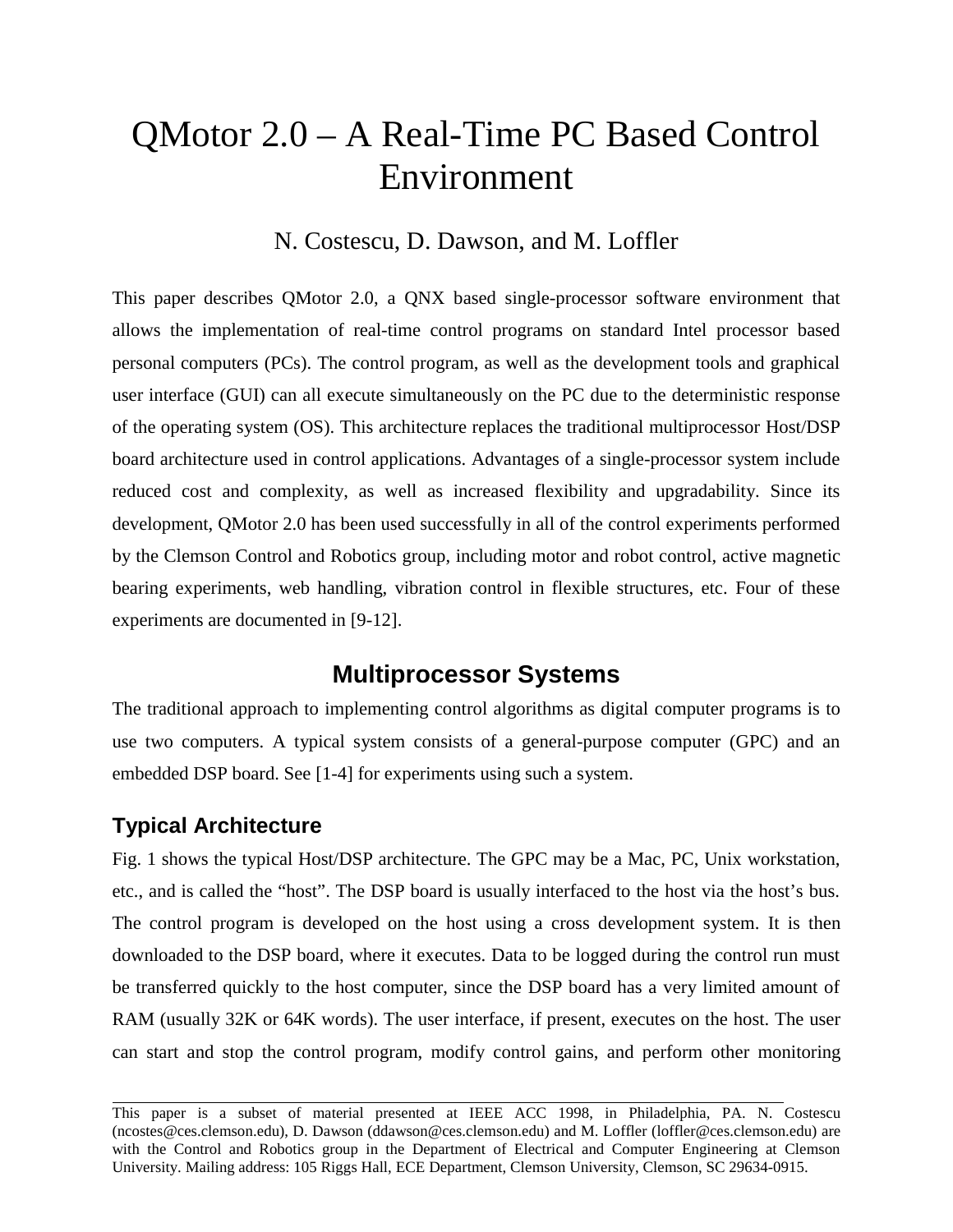functions from this interface. All connections to the controlled system (input and output) are made through the DSP board.



**Fig. 1. Typical Host/DSP Architecture**

# **Advantages**

Hanselmann gives a basic introduction to the advantages of DSP based computers for use in control applications in [5]. One advantage of the Host/DSP architecture is that it guarantees deterministic response. Not all multiprocessor systems can guarantee deterministic response (e.g. MS-Windows NT, SMP-Linux, etc.) The Host/DSP system is an example of an asymmetric multiprocessor system. Each processor is dedicated to a certain task. In this case, the DSP board runs only the control program. The host computer executes all other functions that do not require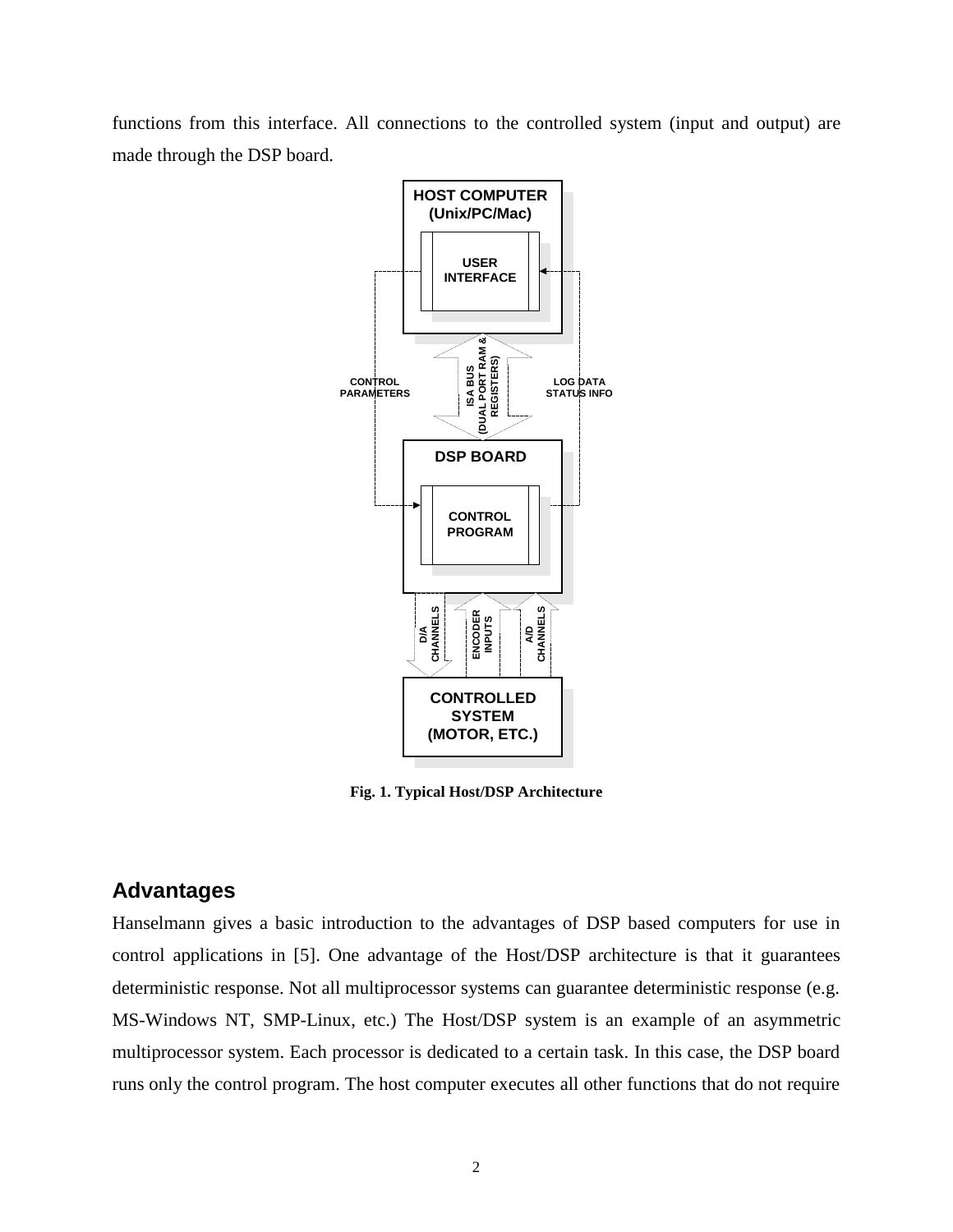deterministic response (e.g. user interface, data plotting). Since the DSP board is dedicated to running the control program, there are no stringent requirements for the host computer, either with regard to processing power or deterministic response. It is for this reason that the host computer can run a non real-time OS such as MS-DOS, MacOS, MS-Windows, etc.

The other advantage of the Host/DSP solution is that the DSP board is designed to execute small programs that contain many floating point operations very quickly. In the past, the type of GPCs available in a typical university control lab were not powerful enough to perform the necessary floating point computations at reasonable control frequencies (e.g. 2KHz, depending on the controlled system). For these reasons, the multiprocessor Host/DSP system has traditionally been the choice of control engineers for the implementation of control programs.

#### **Examples**

WinMotor and QMotor 1.0, two examples of Host/DSP based systems, are examined below.

#### **WinMotor**

WinMotor was implemented by the Clemson University Controls and Robotics group in the early 1990s. At that time, there were turnkey Host/DSP systems available for control applications, but they were expensive (well over \$10,000 per station for a system from dSpace), and not modifiable (i.e. source code was not available). There were lower cost systems available, but they did not provide user-friendly interfaces. Therefore, WinMotor was conceived with the goals of developing a low-cost, flexible, user-friendly, user-modifiable (i.e. source code is available) system.

The MS-DOS version of the TMS320C30 interface library was ported to MS-Windows 3.1, and a graphical user interface (GUI) was developed as a native MS-Windows 3.1 application. This GUI provides facilities for the user to edit, compile, download, start, and stop DSP control programs. It also provides the ability to plot control variables during the control run. Log data can be saved in Matlab format. A screenshot of the WinMotor GUI appears in Fig. 2.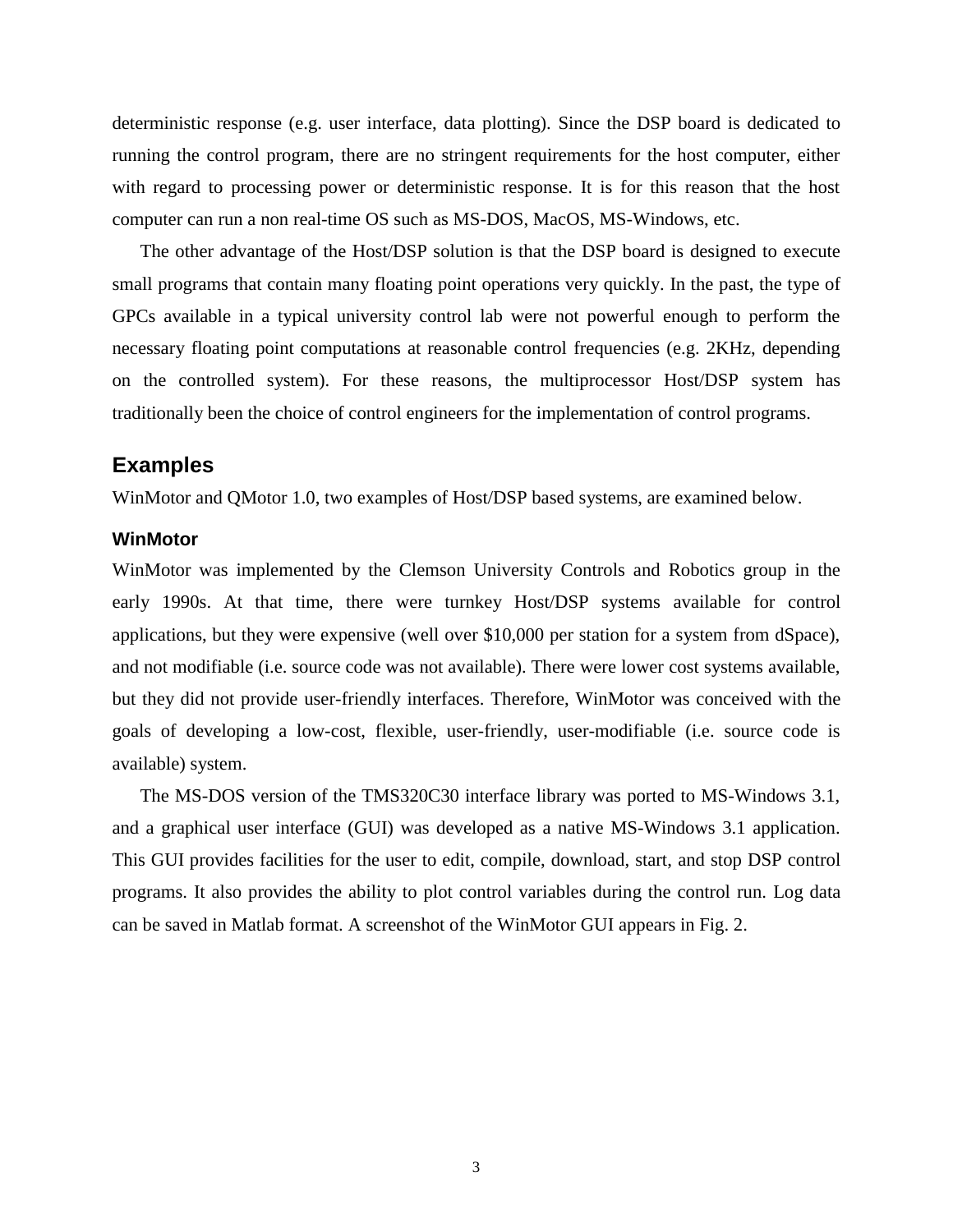

**Fig. 2. WinMotor Graphical User Interface**

Control gains are entered in the "C30 Parameters" section of the GUI. Logged variables appear in the "Datalog Variables" section of the GUI. The control period, logging period, and number of log samples to be stored are all set from the GUI. Logged variables are plotted during the control run in the lower part of the GUI window. Control programs are edited and compiled through commands available on pull-down menus.

#### **QMotor 1.0**

The motivation for development of QMotor 1.0 was the desire to use a more robust multitasking OS that would permit remote execution and display. MS-Windows 3.1 and MS-DOS were replaced by QNX, a real-time microkernel based OS. The GUI was also reimplemented using X/Motif to allow remote display on any computer capable of executing an X server. Aside from minor software differences that enhanced performance or usability (e.g. interrupt-based data logging, concurrent processing, remote execution, multiple data plots), QMotor 1.0 is fundamentally the same system as WinMotor. Control programs developed with WinMotor can be recompiled and executed with QMotor 1.0. A screen shot of the QMotor 1.0 GUI appears in Fig. 3.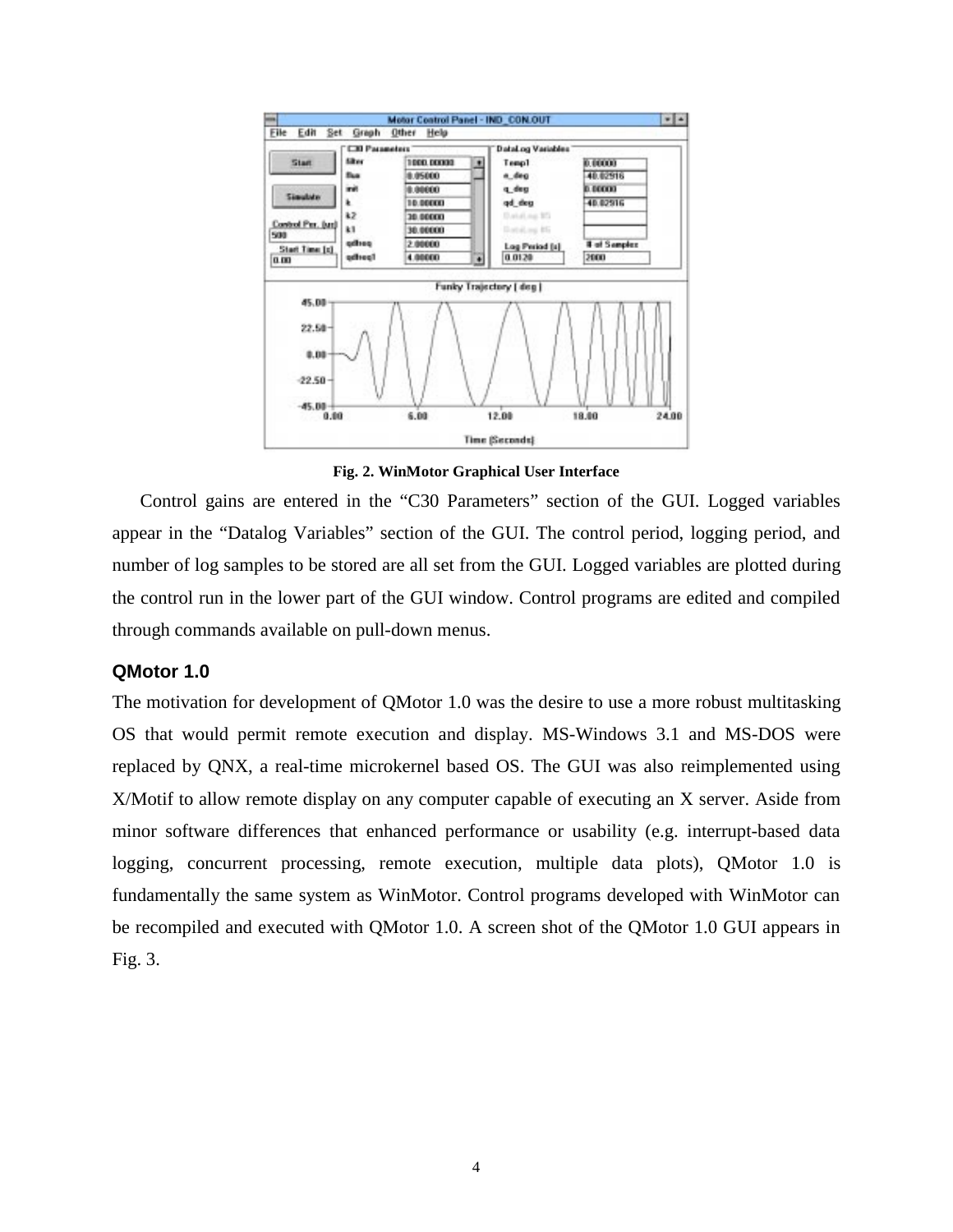

**Fig. 3. QMotor 1.0 Graphical User Interface**

The layout of the QMotor 1.0 GUI is very similar to that of the WinMotor GUI. Control gains and log variables appear in the main window, as do the pull-down menus containing the compilation and editing commands. The bottom window displays plots of the variables during the control run. The upper right window is a new feature. After the control run is finished, any number of "post-control" plot windows may be opened. These windows can display any number of variables plotted against time, or even one variable plotted against another. The post-control plot windows may be resized, panned, or zoomed.

## **Disadvantages**

Multiprocessor systems have two major disadvantages: cost and complexity. Cost of the hardware and software increases with the number of processors. The cost increase is intensified since the processors in the Host/DSP architecture are heterogeneous and do not share the same OS and development tools. A general-purpose host computer must be purchased, along with its OS and development tools (e.g. a PC with MS-Windows and Visual  $C_{++}$ ). The DSP board must also be purchased, along with its cross development tools (e.g. Spectrum C30 board with TI C compiler).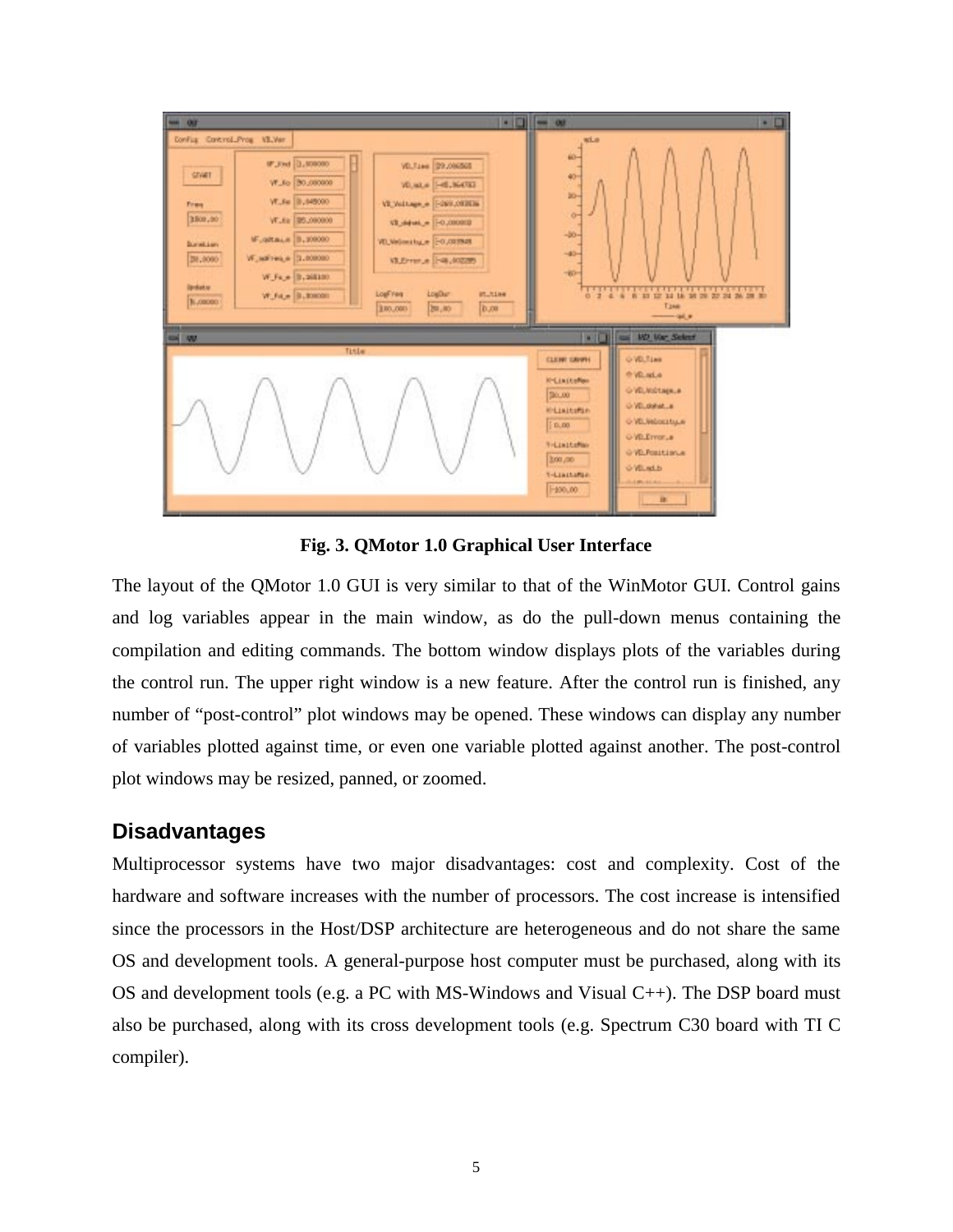A multiprocessor system is also more complex. System administration skills are required for the host, as well as for the DSP board. For interactive control applications, the user must become familiar with the host computer's native development tools in addition to the DSP development tools used to develop the control programs. This is necessary for development of the host resident front-end of the application (e.g. the WinMotor or QMotor 1.0 GUIs). The transfer of data between the DSP board and the host can also be an intricate process, requiring some programming sophistication if real-time plotting and other dynamic interaction between host and DSP must occur.

# **Single-Processor Systems**

## **Motivation**

The disadvantages listed above motivated the investigation of a possible single-processor solution. Several recent advances in PC hardware and software technology have made the PC a viable platform for a single-processor implementation.

The two advantages of multiprocessor systems listed in the previous section are deterministic response and processing power. Until recently, the processing power necessary for the computation of complex control algorithms in real-time was not available on GPCs. This was the reason for pairing a DSP board with a GPC (instead of simply using multiple general-purpose processors). This is no longer true.

One of the experiments being run with WinMotor and subsequently QMotor 1.0 was a directdrive two-link revolute planar robot with exaggerated joint flexibilities [6]. The control program consists of twenty-six pages of DSP 'C' code (430 lines). By replacing writes to the D/A channels and reads from the encoder and A/D channels with stubs, a platform independent "control benchmark" was created. This control benchmark was representative of the complexity of the control programs developed by our group at the time. Since the hardware specific I/O code segments were removed from the benchmark, it is a measure of the time required for the computation portion of the control program (including all software filtering). The control benchmark was ported to 16-bit DOS, 32-bit DOS, MS-Windows 3.1, MS-Windows 95, and MS-Windows NT. Execution times on various hardware platforms and OSs were compared. Speedup relative to our C30 Host/DSP system was also computed. A speedup of 1.0 indicates the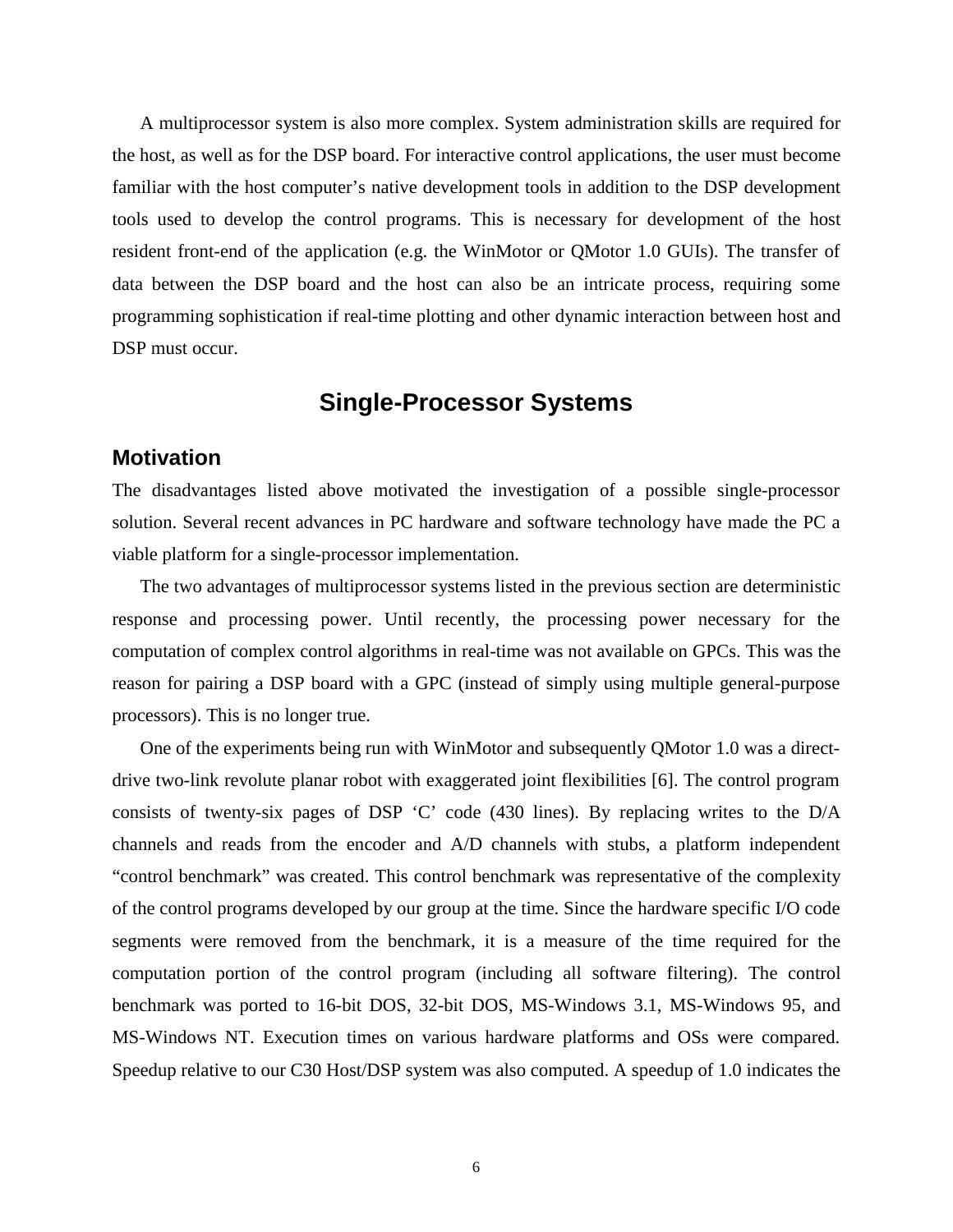system is as fast as the C30, a speedup of 2.0 indicates the system is twice as fast as the C30, etc. Table 1 shows these results. Execution time is for one million iterations.

| Table 1. Benchmark Execution Time (Seconds) and Speedup (Relative to Base C30 System) |                     |                      |                      |            |            |  |  |
|---------------------------------------------------------------------------------------|---------------------|----------------------|----------------------|------------|------------|--|--|
| <b>OS</b>                                                                             | CPU                 | 32 bit DOS Execution | 16 bit DOS Execution | 32 bit DOS | 16 bit DOS |  |  |
|                                                                                       |                     | Time (sec)           | Time (sec)           | Speedup    | Speedup    |  |  |
|                                                                                       | C <sub>30</sub>     | 548                  |                      | 1.00       | 1.00       |  |  |
| Win 3.1                                                                               | 486DX2/66           | 398                  | 514                  | 1.38       | 1.07       |  |  |
| Win 3.1                                                                               | P <sub>5</sub> /133 | 36                   | 61                   | 15.22      | 8.98       |  |  |
| Win95                                                                                 | P5/166              | 30                   | 50                   | 18.27      | 10.96      |  |  |
| NT 4.0                                                                                | P <sub>6</sub> /180 | 19                   | 36                   | 28.84      | 15.22      |  |  |
| NT 3.51                                                                               | P6/200              | 17                   | 33                   | 32.24      | 16.61      |  |  |
| NT 4.0                                                                                | PII/400             |                      | 13                   | 78.29      | 42.15      |  |  |

The C30 board computes the control at 1.82KHz. A 486DX2/66 computes the control 1.38 times faster than the C30 DSP board (2.51KHz). A 400MHz Pentium II computes the same control 78.29 times faster than the C30 (142KHz). This performance agrees with the benchmarks performed in [2]. These results indicate that modern GPCs have the processing power required to implement complex control algorithms.

It is interesting to note that the C30 is rated at more than 33 MFLOPS (million floating-point operations per second) by its manufacturer, while the 486DX2/66 is rated at only 3 MFLOPS. It is naive to believe that this MFLOPS rating translates into useful speed when executing a control program, as the control benchmark shows. Here, a 486DX2/66 beat a chip that was rated at over 10 times the 486DX2/66's MFLOPS rating. This is partly due to the fact that a control program consists of more than floating-point operations performed on operands that have been prefetched into registers. It is also interesting that the Pentium family of processors showed roughly double the performance increase when running the 32-bit version of the benchmark, when compared to the 16-bit version. The 486DX2/66 was only 38% faster running the 32-bit benchmark compared to the 16-bit benchmark.

The availability of hard real-time PC OSs such as QNX, LynxOS, RTLinux, etc. has also eliminated the multiprocessor architecture's other advantage, deterministic response. Using these OSs, control programs and non real-time tasks can execute concurrently on one processor. Combining the greater processing power of modern PC central processing units (CPUs) with real-time OSs provides the basis for a single-processor architecture that can provide all the functionality of multiprocessor architectures.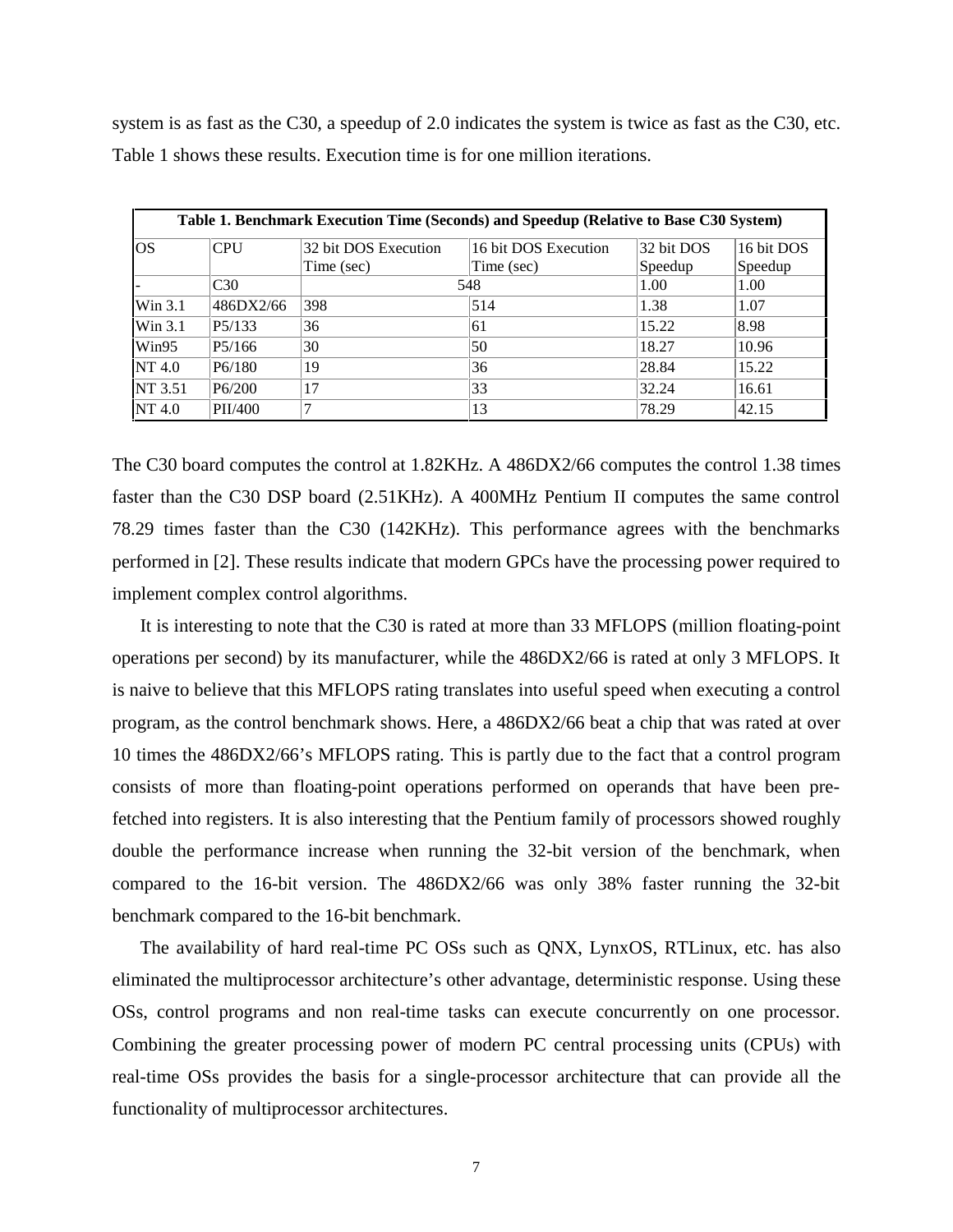## **Examples**

Single-processor PC based systems that claim to be able to run a control program at high frequencies with deterministic response are becoming more common. Most couple a real-time executive with a commercial (or free) non-deterministic OS. Examples include Hyperkernel and RTLinux.

#### **Hyperkernel**

Hyperkernel provides a small real-time subsystem for MS-Windows NT. The main advantage of Hyperkernel is that it uses standard MS-Windows NT development tools and executes concurrently with the MS-Windows NT kernel. Disadvantages include cost (\$5,000 for a nonacademic license, \$2,500 for an academic license – not including the cost of MS-Windows NT and development tools) and the fact that it is a fairly new product.

#### **RTLinux**

RTLinux is a patch for Linux, the popular free Unix-like OS. It provides a small executive that lies between the hardware interrupts and the Linux kernel. This executive runs real-time tasks (e.g. control programs), which are compiled with the standard Linux development tools. It also runs the Linux kernel as one of these real-time tasks. Communication between real-time tasks and standard Linux tasks is performed using first in first out queues (FIFOs).

RTLinux has many advantages. It is free, and can be downloaded on the World Wide Web (http://rtlinux.cs.nmt.edu/~rtlinux). It can be incorporated into the symmetric multiprocessor version of the Linux kernel (SMPLinux), which allows the use of dual-processor motherboards. An SMP-RTLinux machine could conceivably use one processor to run the control program while the other runs the Linux kernel, creating a system similar to traditional Host/DSP systems, without their disadvantages (except for a slight increase in cost). RTLinux is also small and efficient.

There are some disadvantages to RTLinux. As with most free software, it is not officially supported. The mechanisms for communication between real-time tasks and non real-time Linux tasks are quite limited. Some Unix system administration skills are required to install a Linux system and then apply the RTLinux patch. Despite any disadvantages, RTLinux provides adequate facilities for implementing a control program in real-time.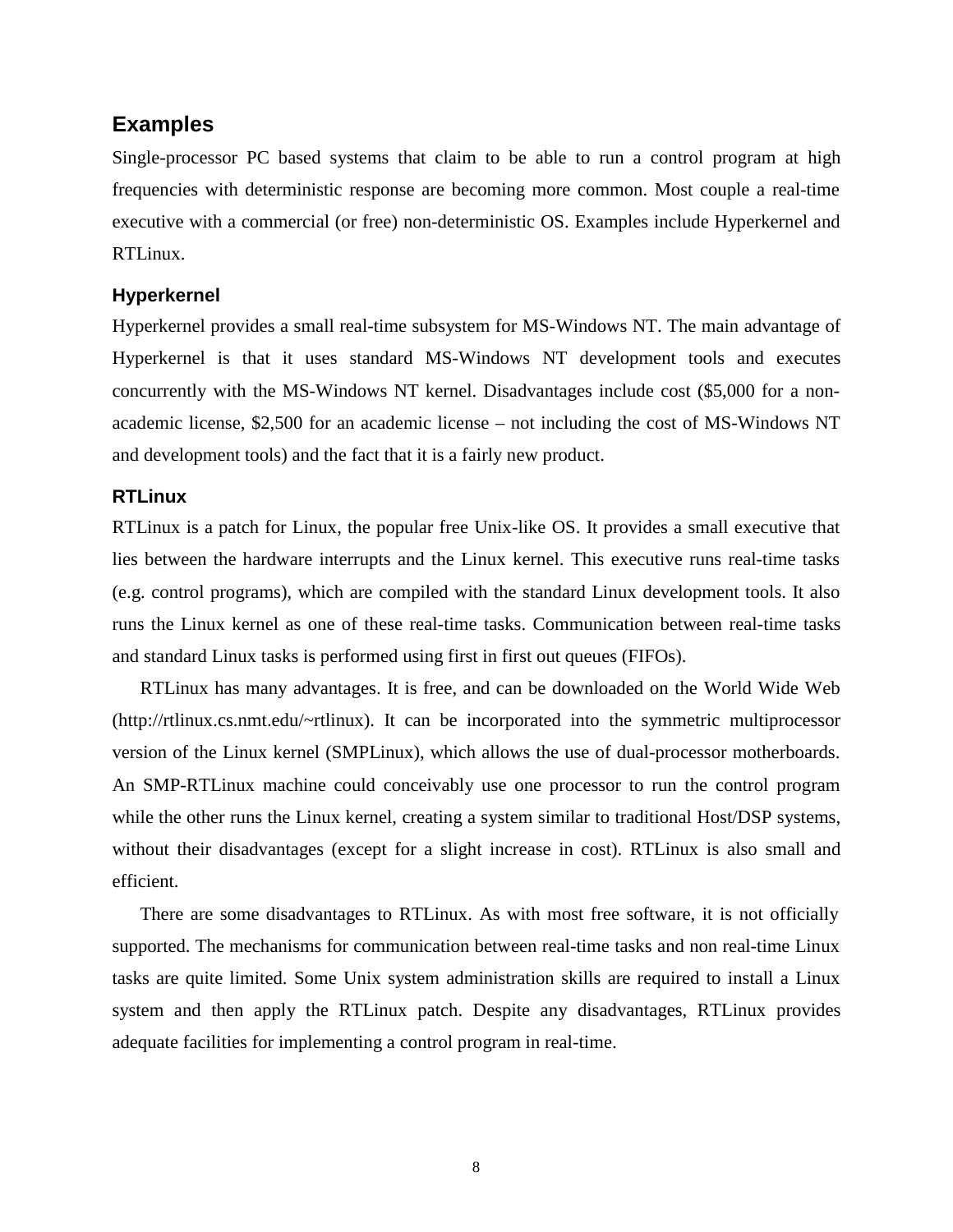## **Design Considerations**

A successful single-processor system should incorporate the advantages of traditional multiprocessor systems (deterministic response, adequate computational capability), while also eliminating their disadvantages (cost, complexity, lack of upgradability, lack of flexibility, etc.). Deterministic response is achieved by using a real-time OS (QNX, LynxOS) or a real-time patch/extension to a non real-time OS (Hyperkernel, RTLinux). Adequate computational capability is provided by the use of modern PC CPUs like the Pentium and Pentium II. Cost, lack of upgradability, and flexibility are addressed by choosing a consumer grade GPC, such as the IBM PC compatible computer. Complexity is reduced by using the same OS and development tools to implement both the control program and the user interface. Hardware interfacing is simplified by using integrated motion control interface boards, such as Quanser Consulting's MultiQ board, which provides A/D, D/A, encoder inputs, digital I/O, and timers, all on one board.

## **QNX**

#### **OS Selection**

In the traditional Host/DSP architecture, there were no constraints placed on the host's OS since the control program ran on the DSP board. New concerns about the host's OS are introduced by the desire to execute the control and GUI on the same CPU. The OS requirements are listed below.

- 1. *Low Overhead*: Context switch times and interrupt latency should be minimized.
- 2. *Deterministic Response*: Hard real-time response down to sub-millisecond resolution is required. An interrupt can not be delayed by a variable amount of time, depending on system load, as in soft real-time or non real-time OSs.
- 3. *Priority Based Multitasking Preemptive Scheduling*: Since the control program will compete with the GUI and other processes for CPU time, the OS must provide a priority based scheduler that can preempt low priority running processes to allow higher priority processes to execute.
- 4. *Priority Based Interrupt Service Routine (ISR) Nesting*: Interrupt priorities should be well defined, and high priority ISRs should preempt lower priority ISRs. This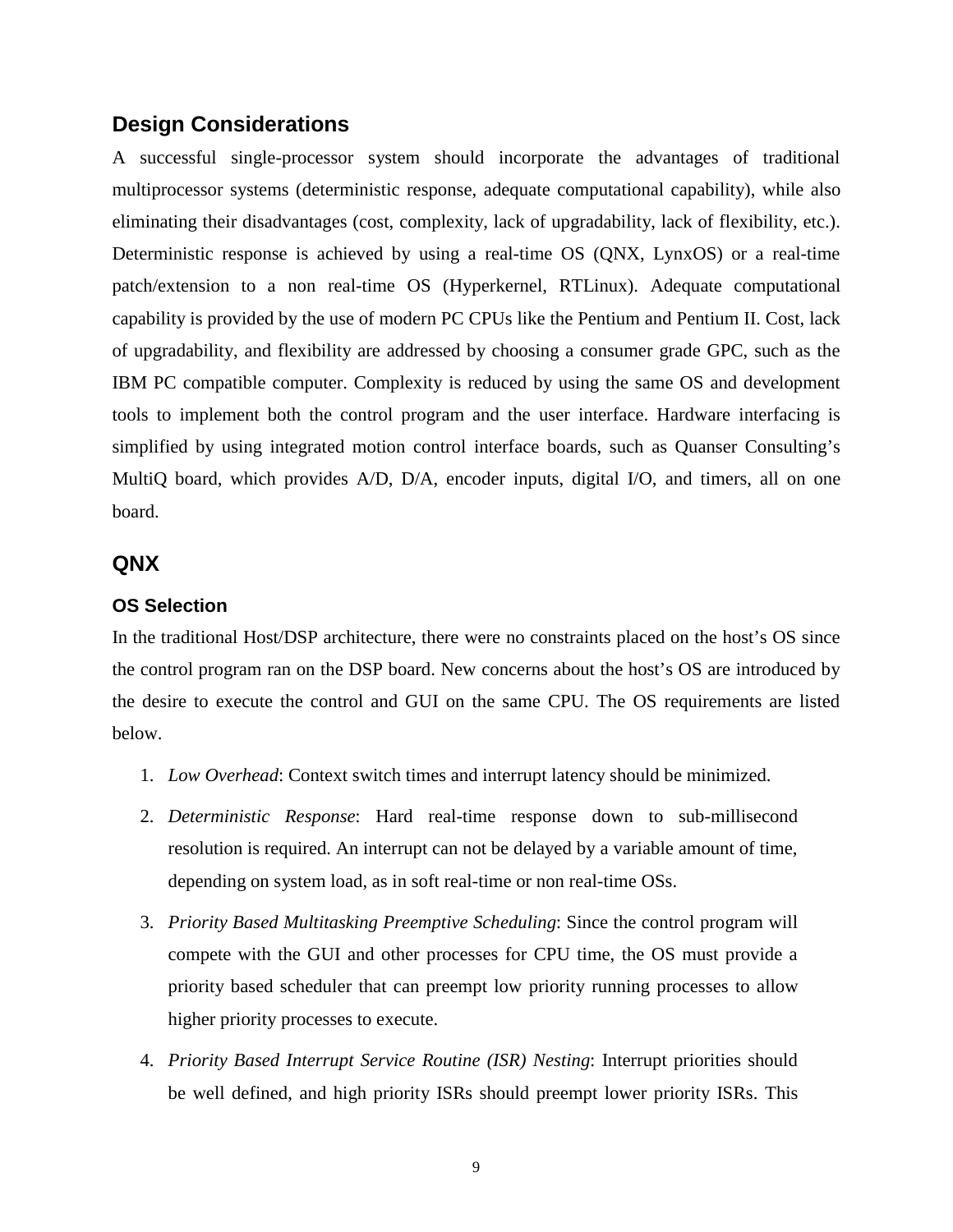allows a timer ISR to preempt a disk drive ISR, guaranteeing that the control program will always run regardless of system hardware activity.

- 5. *Network Interface*: The system should provide standard network interfaces. Link layer support should include Ethernet while the transport layer should include TCP/IP. This allows remote operation over the Internet.
- 6. *Remote Login*: The ability to log in from a remote workstation is highly desirable and available on most good OSs. This facilitates remote system administration and allows remote operation.
- 7. *Graphical User Interface*: This is necessary if a user-friendly graphical interface with which the user can interact is needed. It is preferable if the windowing system has remote display capabilities built in (as do X and Photon).
- 8. *Ease of Interfacing to Hardware*: It should be fairly easy to write code that interfaces to the hardware needed for control experiments (A/D, D/A boards, etc.). The OS should not require kernel mode device drivers, as do Unix and MS-Windows NT.

MS-DOS is a non real-time single-tasking monolithic kernel. MS-Windows 3.1 uses MS-DOS as the underlying OS. MS-Windows 95 does not have real-time capabilities. MS-Windows NT has no hard real-time capabilities, and makes interfacing to hardware very difficult and inefficient due to its hardware abstraction layer. Unix style OSs do provide preemptive schedulers, though due to the lack of kernel data structure protection (for historical reasons), a process executing in kernel mode can not be preempted. Unix therefore does not provide the deterministic response needed for hard real-time applications. Interfacing to hardware under Unix is also complicated, requiring modification of the kernel. There are hacks and patches to these OSs that try to add real-time capabilities, but they are not robust.

#### **Key QNX Features**

Many real-time OSs are currently available for PCs. QNX, a real-time microkernel OS developed by QNX Software Systems Limited, was selected. QNX met all of the above requirements, and was also very affordable due to an excellent educational program. Since QNX is a microkernel, device drivers are not contained in the kernel. In fact, a device driver is not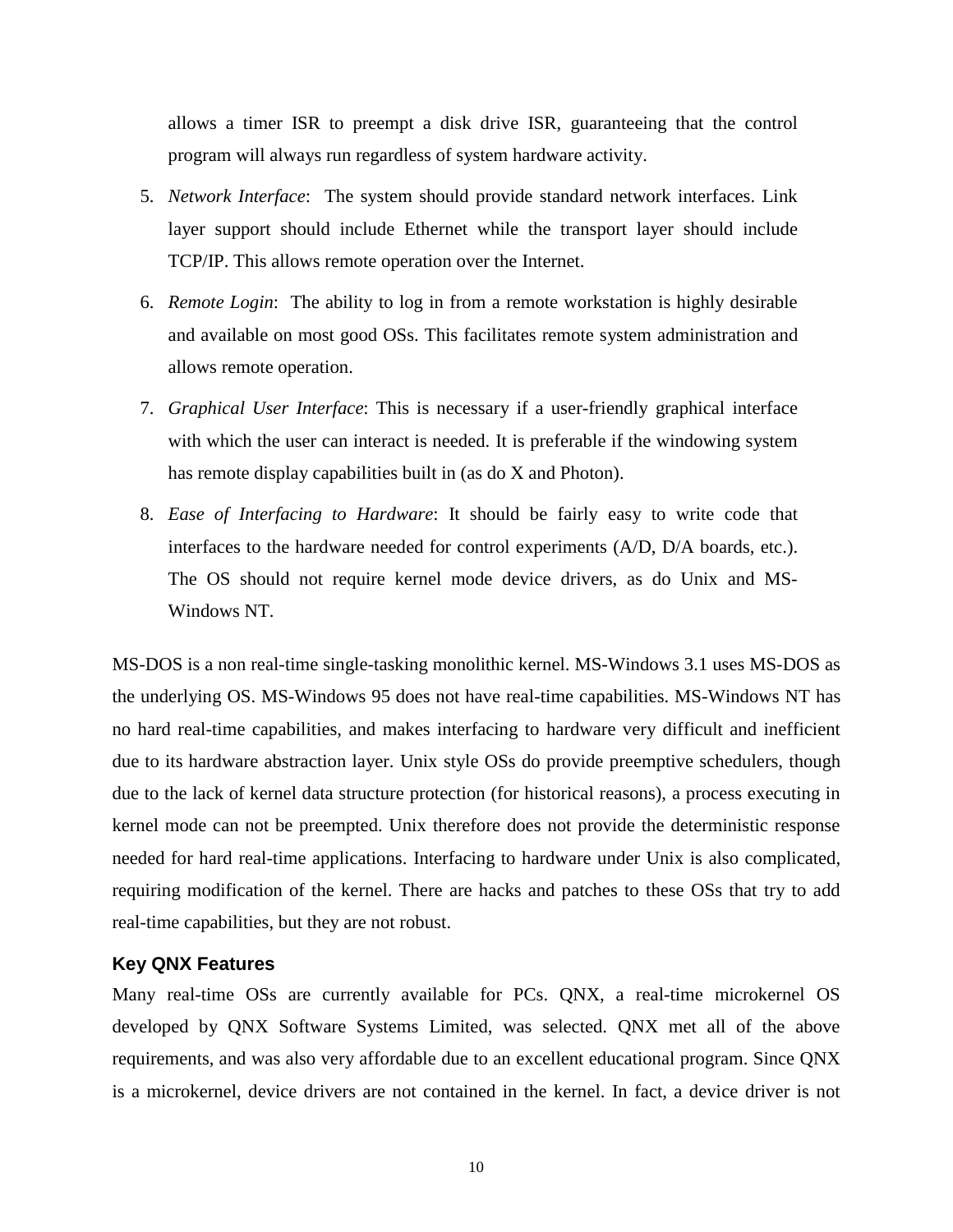necessary in order for a program to communicate with a hardware device. If a user program is given sufficient privilege, it can directly access memory and I/O ports, attach hardware interrupt service routines, etc. This makes writing hardware interface software very easy. QNX has very low context switch times (6µsec on a 486DX2/66) and low interrupt latency (7µsec on a 486DX2/66). Photon is the native windowing system, and X/Motif is also available. QNX native networking is built into the microkernel, but TCP/IP is also available. See [7] or [8] for more details about the architecture of QNX.

# **QMotor 2.0**

QMotor 2.0 is an implementation of the single-processor architecture for the development and execution of control programs.

## **Overall Design**

A block diagram of the overall design of QMotor 2.0 appears in Fig. 4.

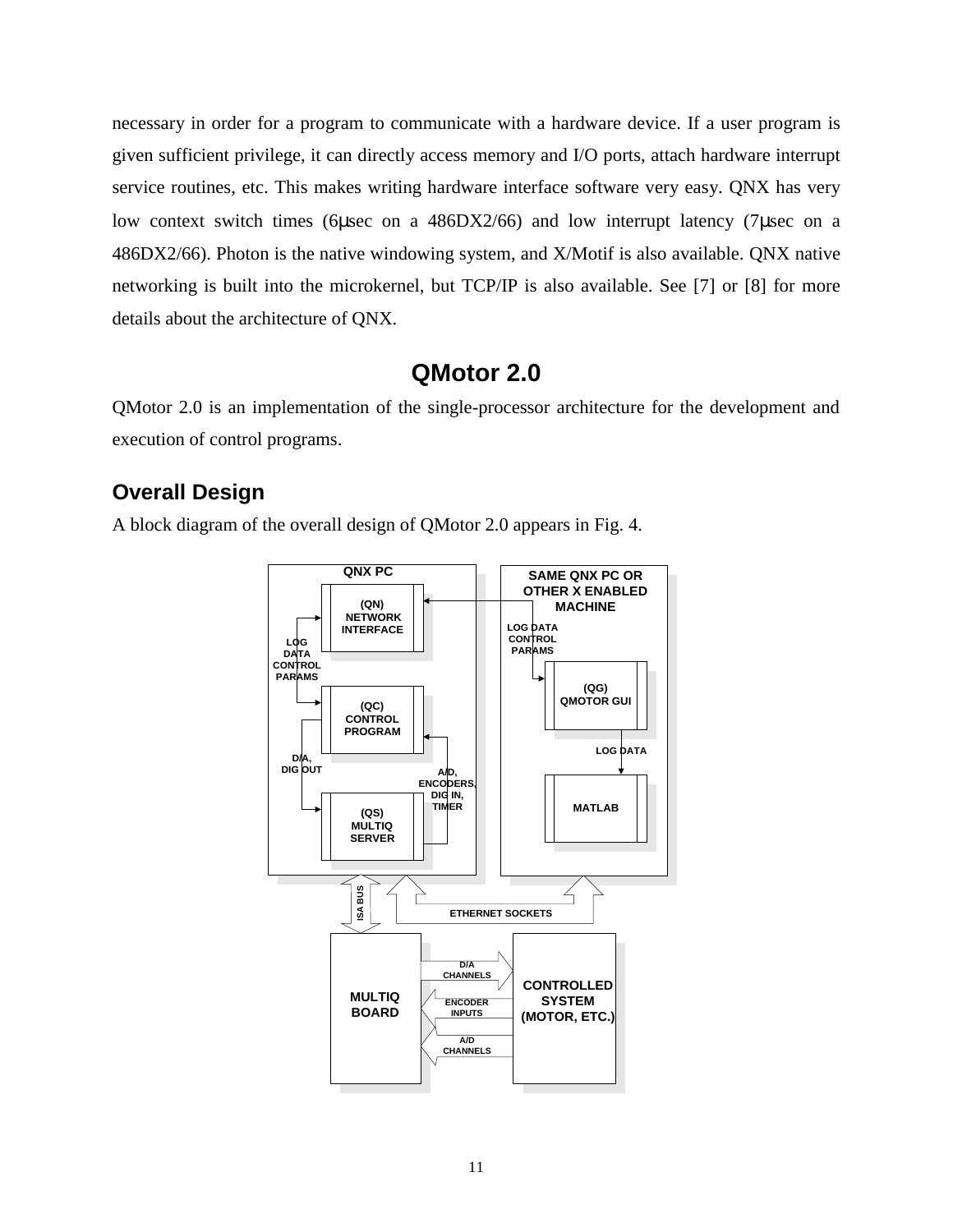#### **Fig. 4. Overall QMotor 2.0 Design**

## **Hardware Architecture**

The hardware components of QMotor 2.0 are listed below.

- 1. *Intel Pentium Family PC:* An ISA bus based PC with an Intel Pentium or equivalent processor is necessary because QNX only runs on Intel platforms. It is possible to use a 486; however, performance will be limited. Memory requirements depend on how frequently data is to be logged, the duration of the log, and the number of variables logged. X also requires a fair amount of memory. Our PCs usually have 32 or 64 megabytes of RAM, though 16 megabytes should suffice. If the GUI is running on another PC or workstation, the PC running the control can have as little as 1 megabyte of RAM.
- 2. *MultiQ Board:* The Quanser Consulting MultiQ board is the interface to the controlled system. It provides 3 hardware timers, 8 A/D, 8 D/A, 8 digital I/O lines, and 6 quadrature encoder channels. One of the hardware timers is used to generate the control timer interrupt. Other interface boards may be used, however, the use of other boards requires development of an interface library. Development of the MultiQ interface library took us about one week.
- 3. *Ethernet Network Interface:* An Ethernet network interface card allows the GUI to be either displayed remotely via the remote display capabilities of X, or remotely executed on another hardware platform which supports native X.

# **Software Architecture**

QMotor 2.0 is divided into four separate cooperating processes: QS (MultiQ server), QC (client – control program), QN (network interface) and QG (GUI). QS accesses the MultiQ board hardware, and handles the hardware timer interrupt. It virtualizes the MultiQ hardware by providing shared memory global variables (see Table 2) that QC can access. QS updates these variables each control cycle, in the timer ISR (see the next section).

| Table 2. QS Virtualized MultiQ Hardware |                                          |  |  |  |
|-----------------------------------------|------------------------------------------|--|--|--|
| <b>MultiO Hardware Device</b>           | <b>Global Variables in Shared Memory</b> |  |  |  |
| Encoders (6 channels)                   | int G $ENCI6$ :                          |  |  |  |
| A/D Converters (8 channels)             | int $G$ _ADC[8];                         |  |  |  |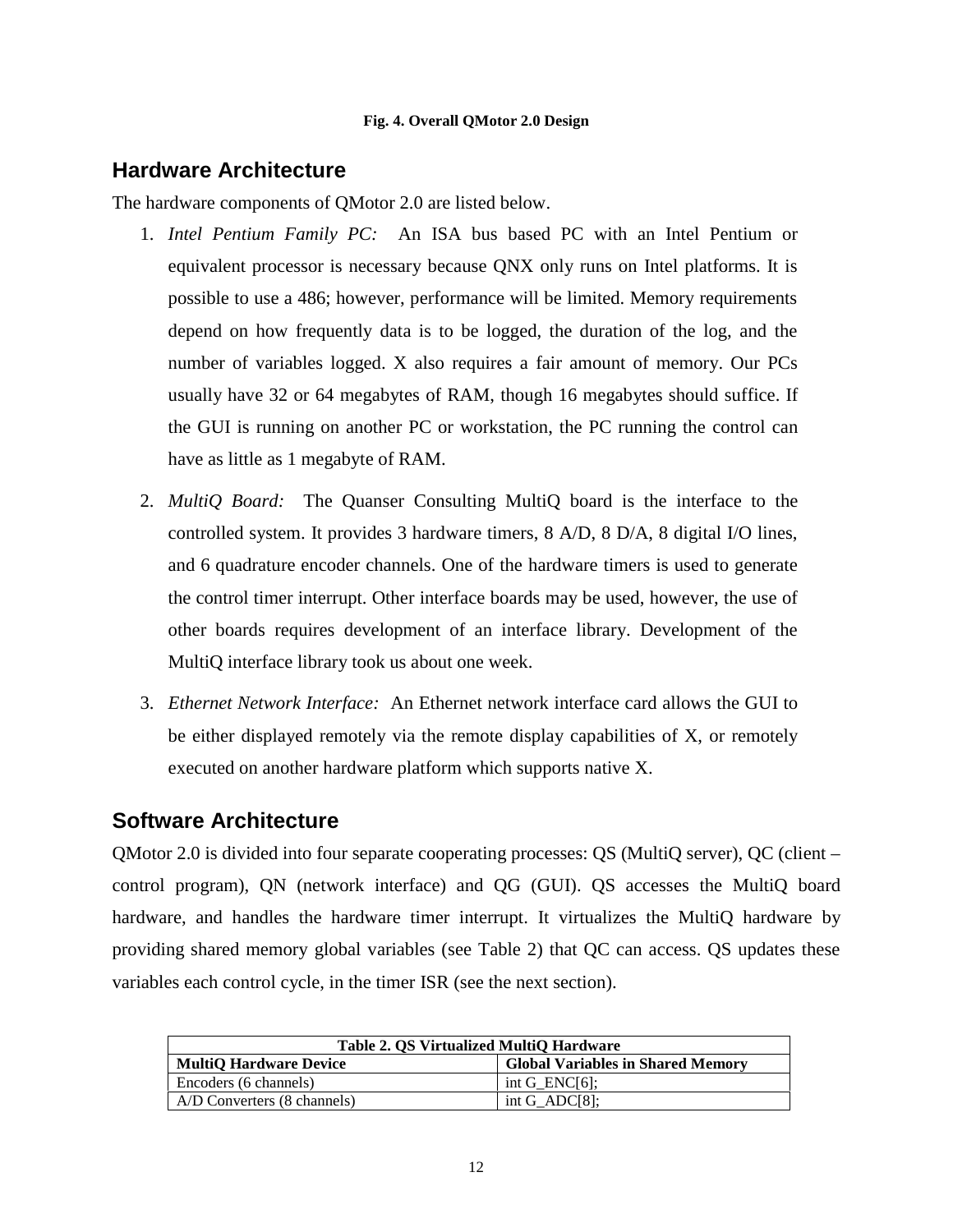| Digital Input Word (8 bits)  | unsigned short *G_DIGIN;  |
|------------------------------|---------------------------|
| D/A Converters (8 channels)  | int G DAC[8]:             |
| Digital Output Word (8 bits) | unsigned short *G_DIGOUT; |

The user writes 5 functions (described below) that are embedded into QC. QN communicates with QG via TCP/IP internet domain sockets. QG allows the user to edit, compile, and execute the control program. It also provides for plotting in real-time and after the control run.

# **One Interrupt Cycle**

Fig. 5 shows one complete interrupt cycle and how the four modules (QS, QC, QG, QN) interact. Once a control program is loaded and the control parameters such as frequency, duration, gains, etc. are set by the user, execution of the control program begins. One of the timers on the MultiQ board is programmed to generate an ISA bus interrupt every control period. We will now step through the sequence of events that takes place when the timer interrupt is triggered.



**Fig. 5. One Interrupt Cycle**

QS (QMotor MultiQ Server)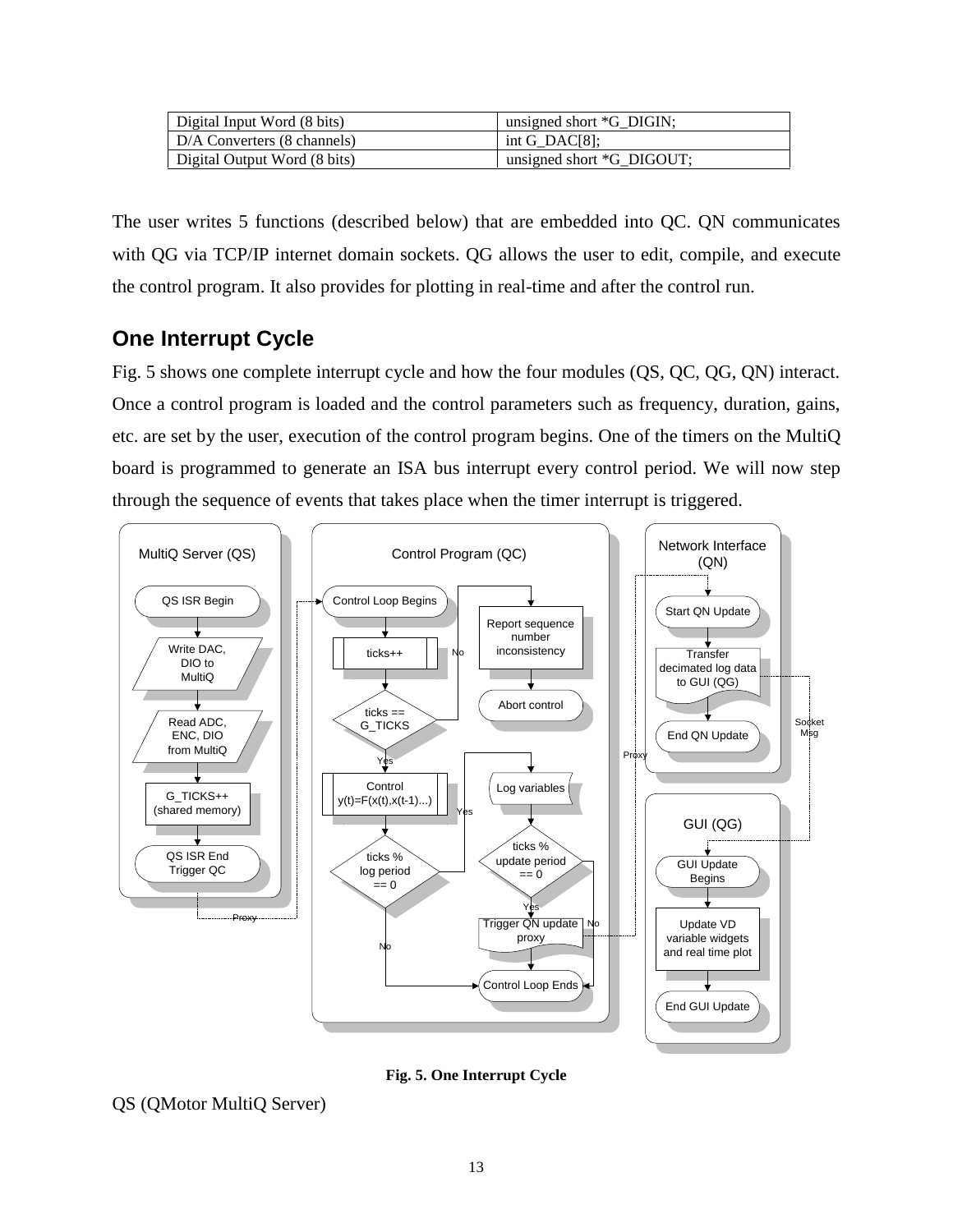- 1. *QS ISR*: The ISR that has been attached to the MultiQ's timer IRQ begins execution. It preempts any executing process or lower priority hardware ISR.
- 2. *Hardware Output*: The output values written by QC during the last control period (*G\_DAC[], G\_DIGOUT*) are written from the global shared memory locations to the actual MultiQ hardware outputs.
- 3. *Hardware Input*: New values are read from the A/D channels, digital inputs, and encoder registers. These values are stored in the global shared memory variables where the control program accesses them (*G\_ADC[]*, *G\_DIGIN*, *G\_ENC*).
- 4. *Increment Sequence Counter*: If the control frequency is too high, the ISR will begin to starve the control program. This condition is detected by a sequence counter that is stored in the global shared variable *G\_TICKS*.
- 5. *Trigger Control Program*: Sends a non-blocking *proxy* message to wake up QC.

QC (QMotor Control Program)

- 6. *Receive Proxy*: Normally, the control program will be blocked waiting for a QNX message to arrive. If this message is from the proxy process set up to receive proxy messages from QS, the control program enters the main control loop. If the message is from another process, this indicates the control has been terminated abnormally (emergency stop, or some other exception condition).
- 7. *Increment Sequence Counter*: A local sequence counter is incremented. If the difference between this sequence counter and the global shared *G\_TICKS* sequence counter has increased, a sequence error is reported and the control is terminated. This indicates that the control frequency is too high, and that the timer ISR has been starving the control program.
- 8. *Input*: The user's *input()* function is executed. Filtering of input signals can be performed here, along with unit conversion for the A/D and encoder channels. The inputs are read by simply referencing the global shared variables *G\_ADC[]*, *G\_ENC[]*, and *G\_DIGIN*, which have been set by the QS ISR (see step 3 above).
- 9. *Control*: The control law is computed and generates the desired output variables.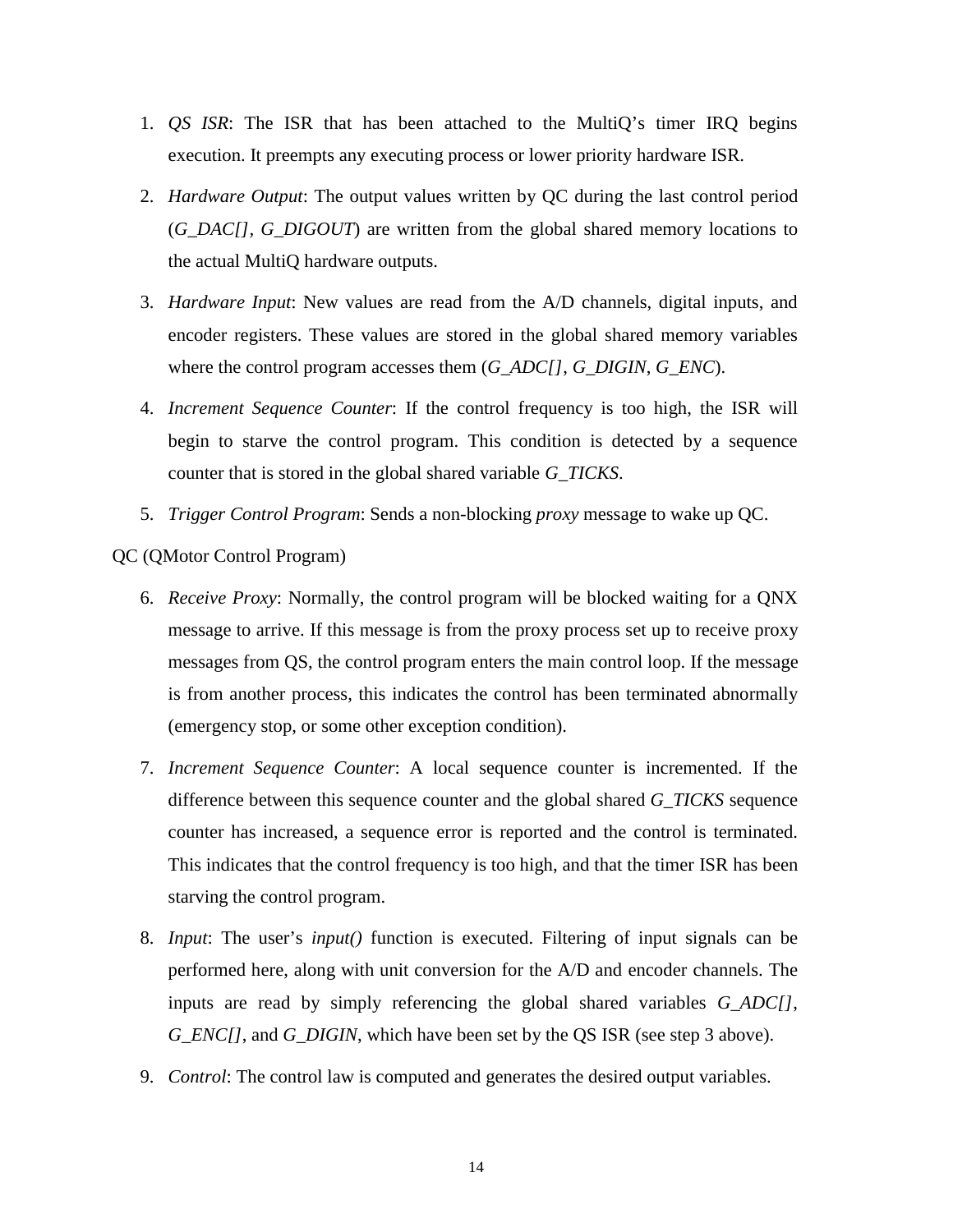- 10. *Log*: If this is a logging period, variables are logged. If this is an update period, QN is notified via a proxy that it should send the decimated log data to QG.
- 11. *Go to 6*: One iteration through the control loop is finished, so the control program blocks and awaits the next message.

QN (QMotor Network Interface)

- 12. *Transfer Decimated Log Data*: Data can be logged at any frequency up to and including the control frequency. Only a small fraction of this data is needed to maintain a real-time plot. To minimize overhead during the control run, only as much data as is needed to update the real-time plot and the displayed log variables is sent. Once the control terminates, the full log is transferred to QG.
- QG (QMotor Graphical User Interface)
	- 13. *Update Real-Time Plots/Displays*: QG is blocked and awaits a message from QN. If the message contains real-time plot data, QG updates the displayed log variables as well as the real-time plot. The other possibility is that an *end-of-run* message has been received from QN. This would indicate either that the control duration has expired or that an emergency stop has occurred.

This sequence is repeated each hardware timer interrupt period.

## **Using QMotor 2.0**

Fig. 6 is a screenshot of the QMotor 2.0 GUI. In the upper left corner is the emergency stop button. Control parameters (control frequency, log frequency, etc.) are entered in the top section of the main window. The *start* button is also located in this section. The middle section is divided into two vertical panes. The left pane contains the *VF variables*. These are control gains and other variables that are used in the control program, which the user can modify from the GUI. The right pane contains the *VD variables*. These are variables that can be logged and plotted during the control run. The third section of the window contains the real-time plot. Variables selected for plotting during the control run appear in this section. The plot is autoscaling along the Y axis (value) and the X axis (time). The bottom section of the main window is a message area.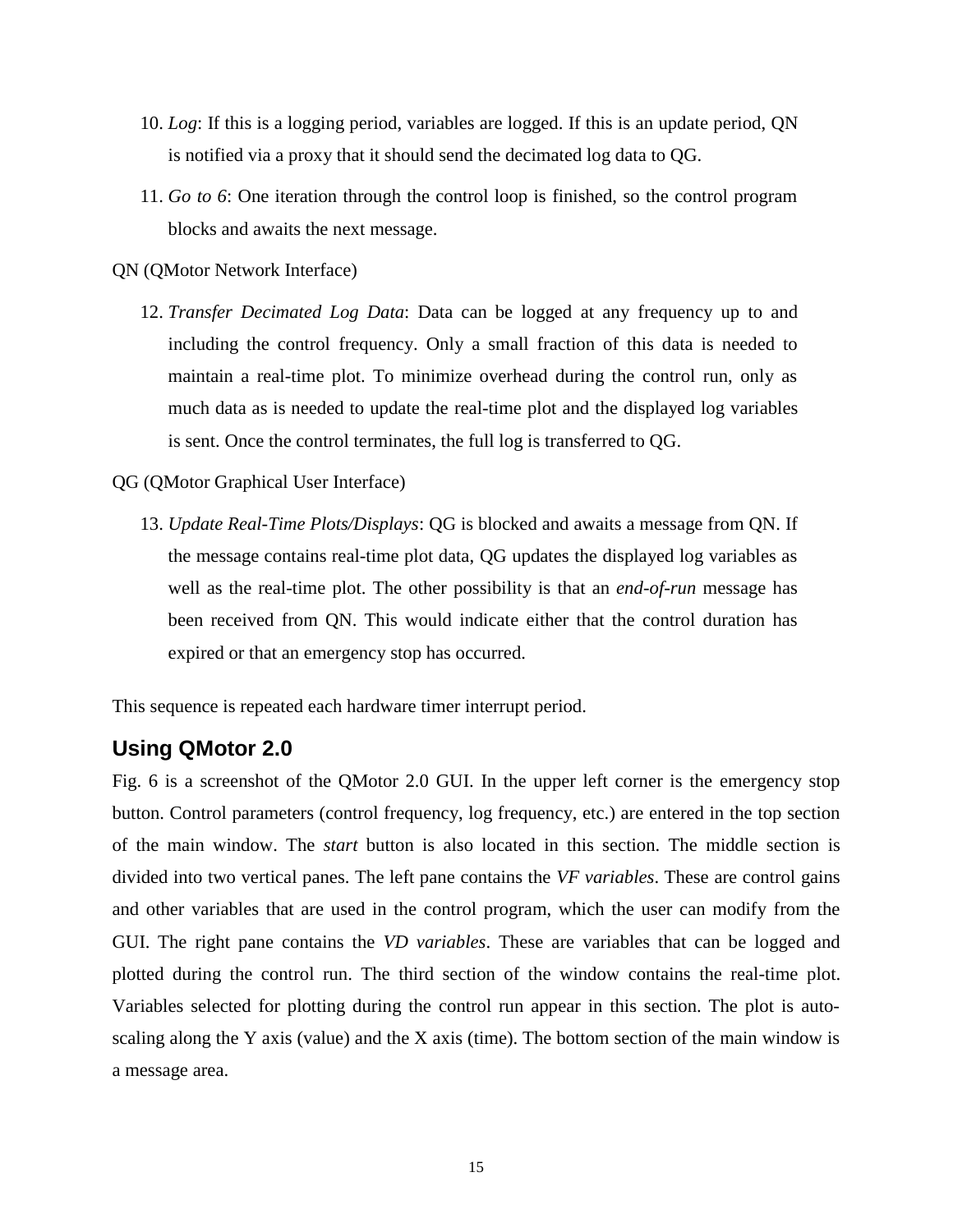

**Fig. 6. QMotor 2.0 Graphical User Interface**

A QMotor 2.0 control program is a C program written by the user. There are five C functions that the user must provide.

- *init\_control()* is an initialization function. It is called every time the user hits the *start* button on the GUI.
- *input(), control(), output()*: The main control loop consists of the *input()*, *control()*, and *output()* functions. They are called in that order, each control period. The division into three functions is purely logical. Users generally perform their input (from encoders, A/D, etc.) and filtering in the *input()* function, control computations in the *control()* function, and output to D/A, etc. in the *output()* function.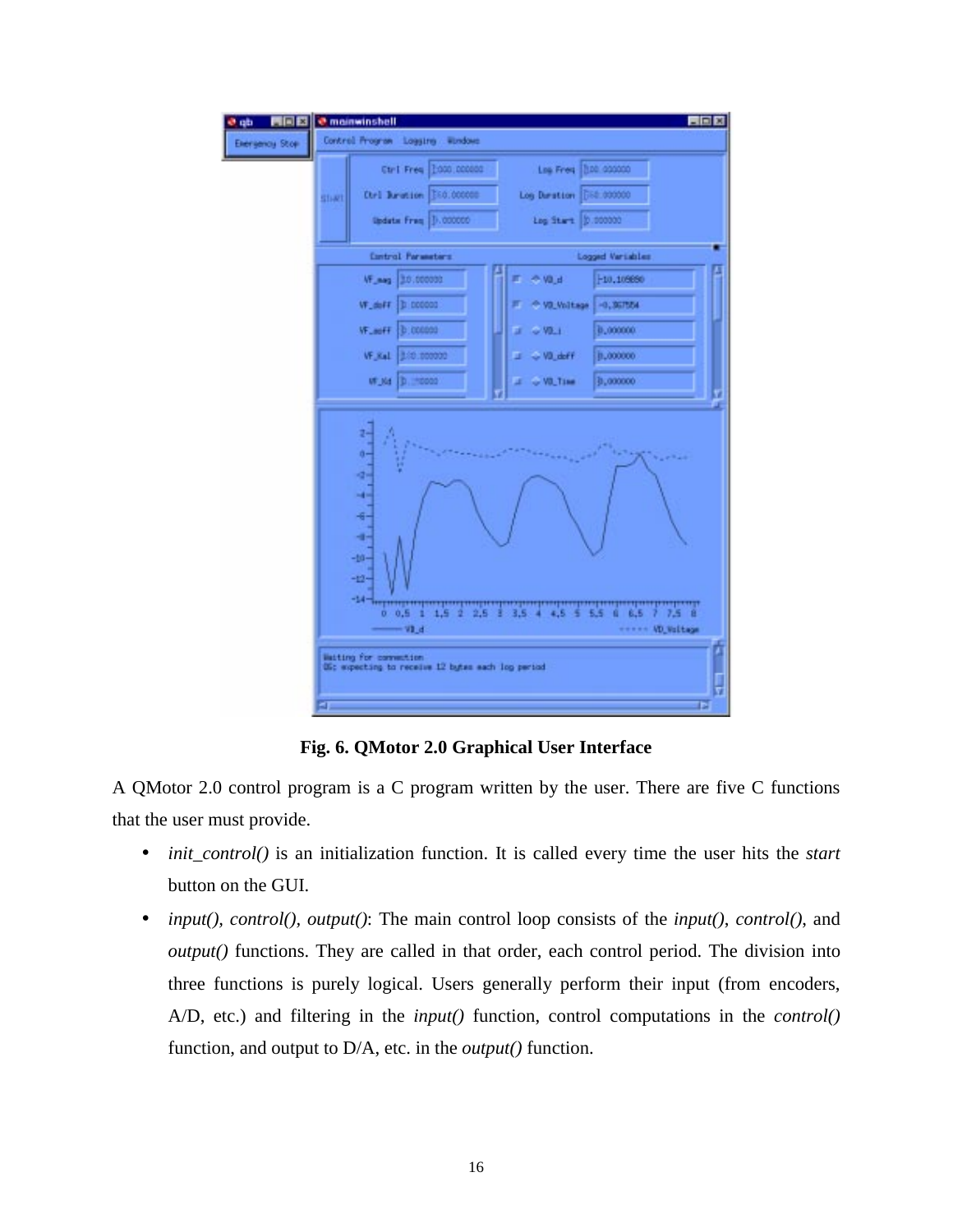• *end\_control()* is called after the control run is ended. A control run will end after a predetermined period of time (e.g. 30 seconds) or when the user hits the *stop* button on the GUI.

The control program is then compiled from the GUI. The standard QNX Watcom C/C++ compiler is used. This is the same compiler that was used to develop the GUI. Once all compilation errors are corrected, the control program is started by the GUI. The user can then modify the control parameters. Control variables (*VF variables*) can also be set by the user at this time. The control program is started by pressing the *start* button. It will now run at the control frequency until the control duration expires, or the user presses the *stop* button in the GUI. All of our hardware interface boxes have a hardware emergency stop button, which kills power to the amplifiers, etc., in addition to the software *stop* button in the GUI. During the control run, the variables selected for real-time plotting are plotted in the main window of the GUI. After the control run ends, the user may plot any of the variables that were logged.

## **Sample Control Program**

The following sample control program reads an input voltage from A/D channel 3, multiplies it by a scale factor, adds an offset, and writes the result out to D/A channel 3. The user can change the scale factor and offset from the GUI at run time. Note that this program is extremely simple, and is intended for instructional purposes only.

```
#include "qc.def"
#include <math.h>
extern float tsamp;
/* Log Variables */
float VD_Time, VD_InputVoltage, VD_OutputVoltage;
/* Control Variables */
float VF ScaleFactor, VF Offset;
init_control() {
}
input() {
   /* Increment time */
   VD_Time=VD_Time+tsamp;
```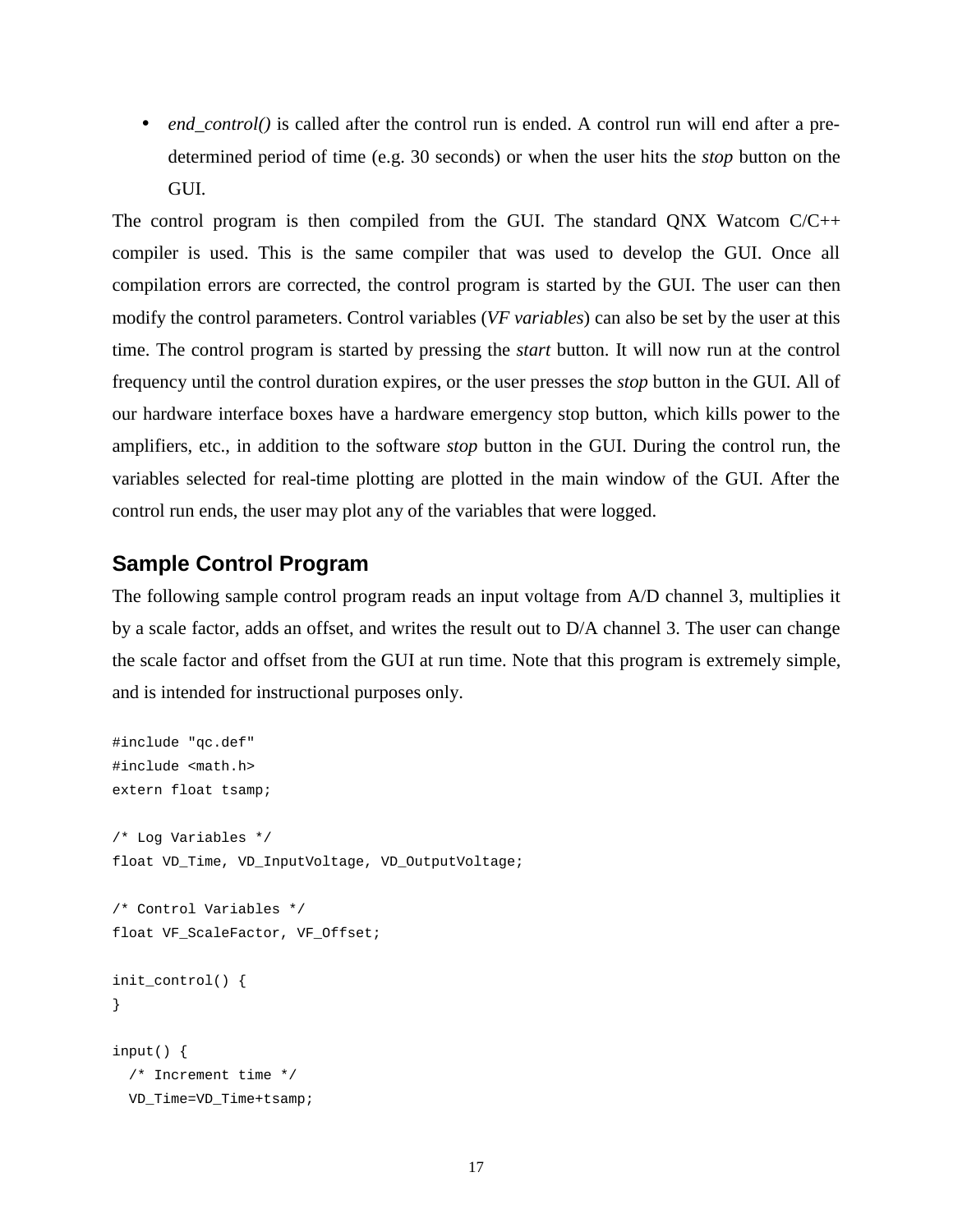```
 /* Read ADC channel 3, convert from*/
   /* A/D hex integer value to */
   /* floating pt. voltage. */
   VD_Input=IToV (G_ADC[3]);
}
control() {
```

```
 VD_OutputVoltage=VD_InputVoltage *
                     VF_ScaleFactor +
                     VF_Offset;
}
```

```
output() {
   /* Write DAC channel 3, converting */
   /* from voltage to hex integer */
 G_DAC[3] = VToI (VD_OutputVoltage);
}
```

```
end_control() {
  /* Zero DAC 3 */G_DAC[3] = VTOI(0.0);}
```
# **Conclusions and Future Work**

This paper has compared the traditional multiprocessor Host/DSP architecture used in control applications with QMotor 2.0, an implementation of the single-processor architecture. The single-processor architecture is simpler, cheaper, more flexible, easier to upgrade, and powerful enough to implement complex control algorithms.

QMotor 3.0 is currently under development. It will feature more graphing capabilities, object oriented design (to allow easy extension to more hardware), and support high control frequencies (in the 15KHz range, using a new PCI bus 200KHz A/D board). News about QMotor 3.0 can be found at *http://ece.clemson.edu/crb/qmotor/*.

The authors would like to thank the anonymous reviewer for all of the hard work and time spent in reviewing the original manuscript of this paper (CSM# 97-47). This reviewer generated several pages of constructive comments, including a suggested new structure for the paper, all of which were a great help in the rewriting of this paper. We appreciate his hard work and attention.